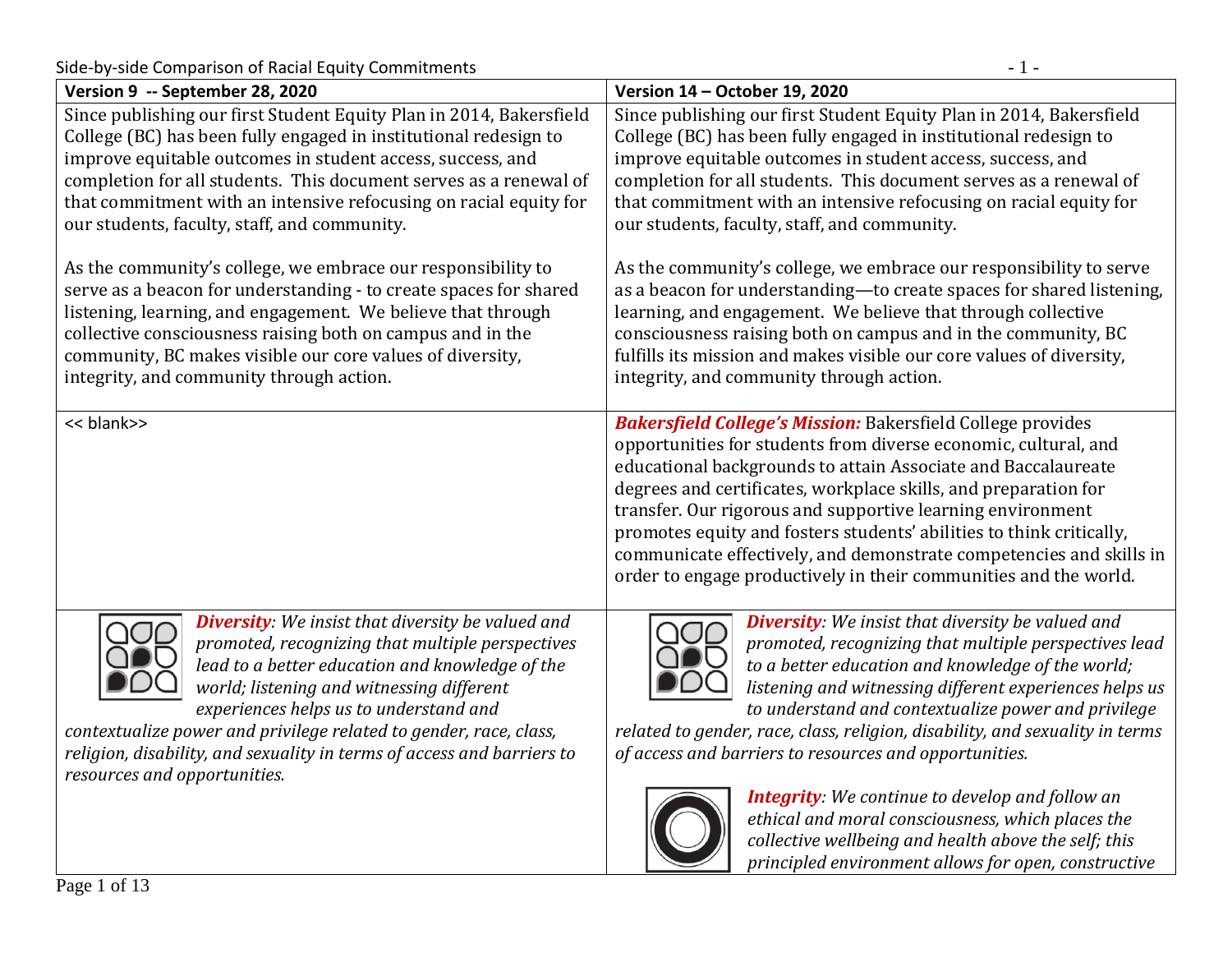#### Side-by-side Comparison of Racial Equity Commitments - 2 -



*Integrity: We continue to develop and follow an ethical and moral consciousness, which places the collective wellbeing and health above the self; this principled environment allows for open,* 

*constructive conversations and teaches us to trust each other's vision so that we will be useful and effective in providing support, resources, and encouragement.*



*Community: We commit to the wellbeing of all members of our community; we maintain strong ties with the surrounding community, and we respond to their needs by serving as an open institution which engages all students, faculty, and staff. In our college, we have built and continue to build an environment in which all members participate as a community through democratic engagement.*

Guided by the tenets of the racial equity commitment set forth in this document, the Equal Opportunity and Diversity Advisory Committee (EODAC) will lead the campus in enacting our core values to achieve racial equity in access, success, and completion. Together, BC commits to the following framework:

## **1.A Racial Equity Student Success Agenda**

**1.Collective Consciousness Raising**

**1.Faculty & Staff Diversification**

**1.Race-Conscious Curriculum for Police and First Responder Training**

In the last 6 years, BC has been committed to transparency and accountability in its work to achieve equitable outcomes, and we *conversations and teaches us to trust each other's vision so that we will be useful and effective in providing support, resources, and encouragement.*



*Community: We commit to the wellbeing of all members of our community; we maintain strong ties with the surrounding community, and we respond to their needs by serving as an open institution which engages all students, faculty, and staff. In our college, we have built and continue to build an environment in which all members participate as a community through democratic engagement.*

Guided by the tenets of the racial equity commitment set forth in this document, the Equal Opportunity and Diversity Advisory Committee (EODAC) will lead the campus in enacting our core values to achieve racial equity in access, success, and completion. Together, BC commits to the following framework:

#### **1.A Racial Equity Student Success Agenda**

- **1.College- and Community-wide Consciousness Raising**
- **1.Faculty & Staff Diversification**
- **1.Race Conscious Curriculum for Police and First Responder Trainir**

In the last 6 years BC has been committed to [transparency and](https://www.bakersfieldcollege.edu/scorecard)  [accountability in its work](https://www.bakersfieldcollege.edu/scorecard) to achieve equitable outcomes, and we are proud of our significant progress on our equity targets in the past several years.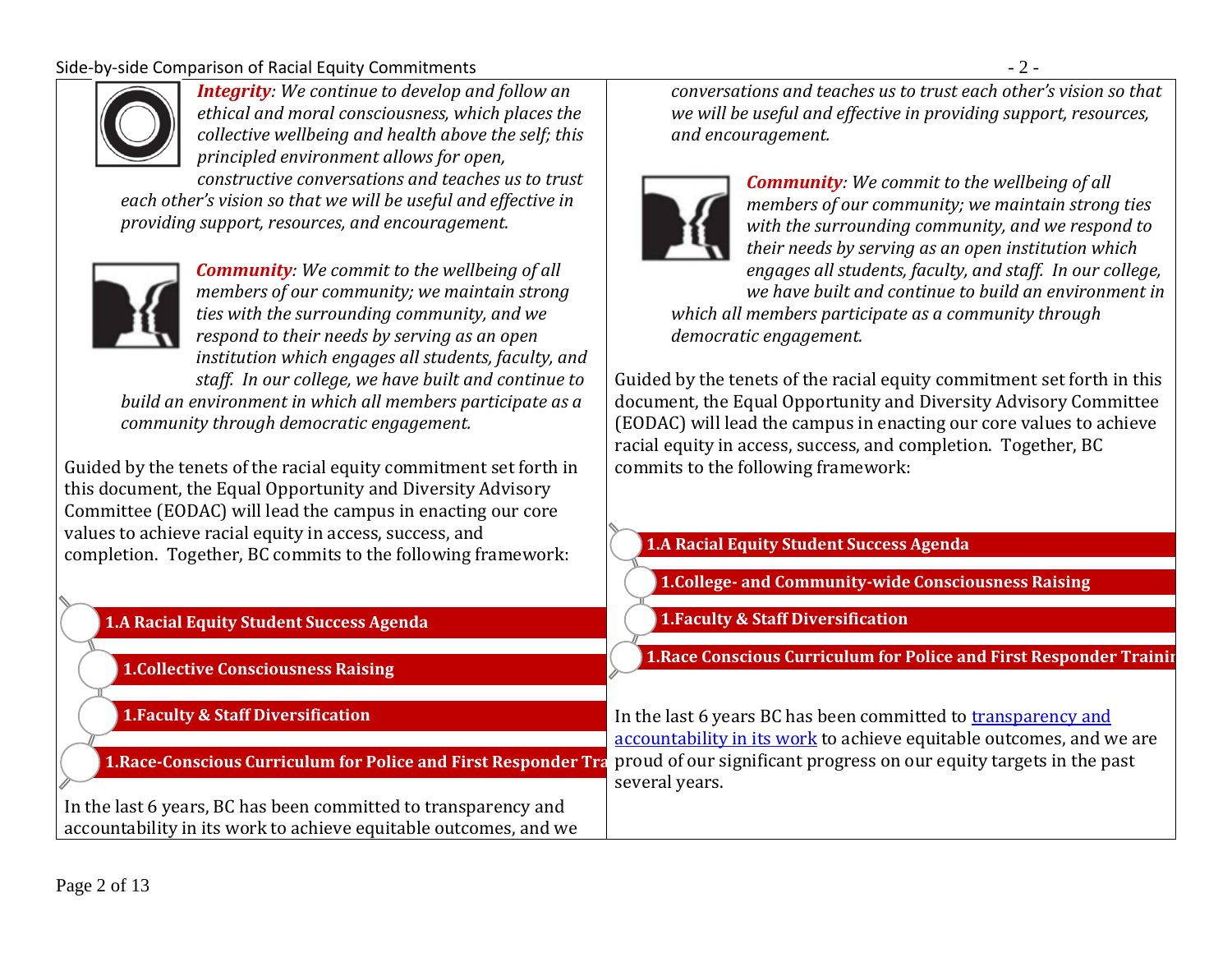





#### **[Transfer-Level Math Completion](https://www.bakersfieldcollege.edu/scorecard/student-success)**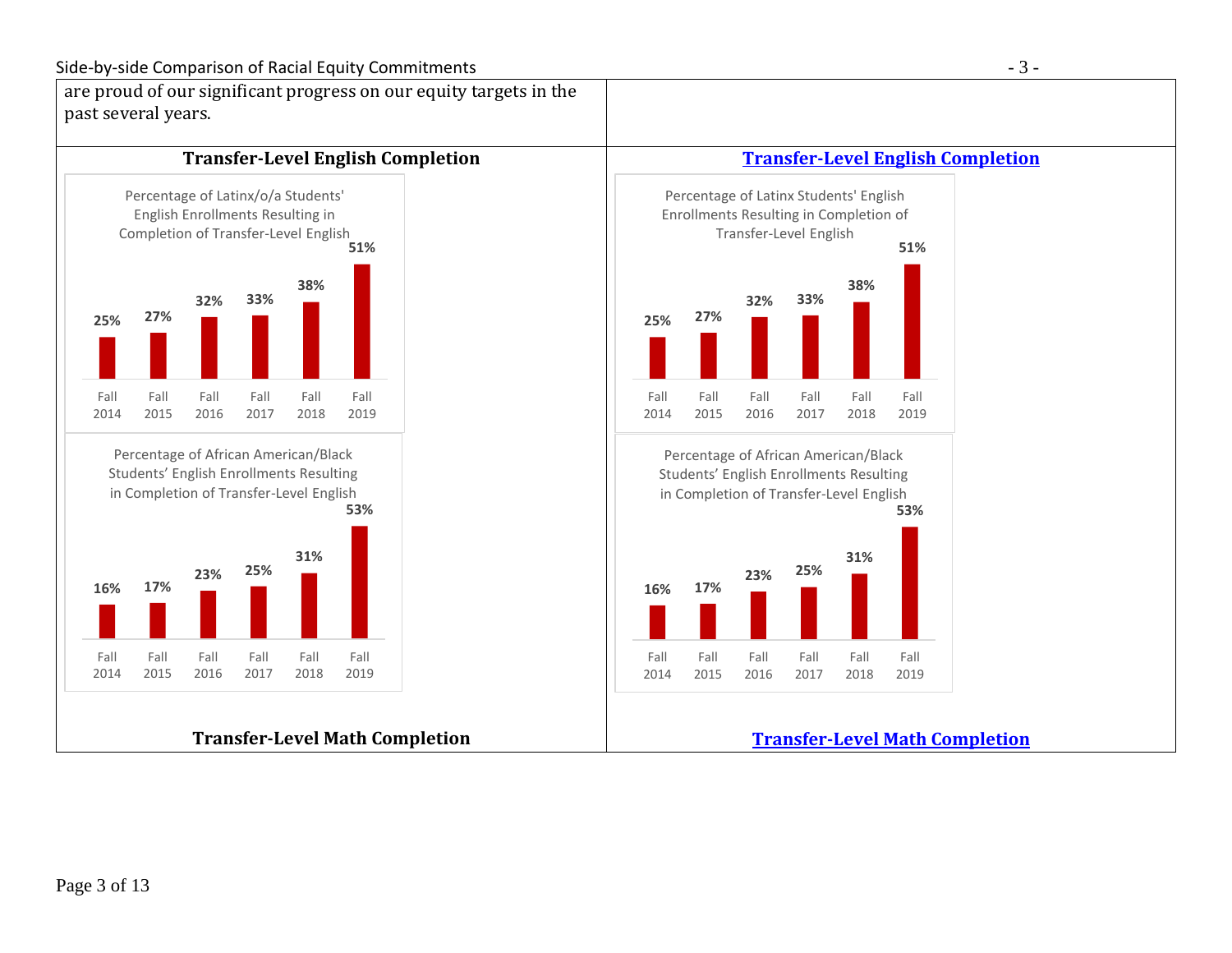#### Side-by-side Comparison of Racial Equity Commitments - 4 -



While we have made promising strides, we acknowledge there is more to do. BC's commitment to routinely collect, disaggregate, and utilize data will continue to inform goal setting and action planning at all levels – from our daily work to the development of our Strategic Directions.



While we have made promising strides, we acknowledge there is more to do. BC's commitment to routinely collect, disaggregate, and utilize data will continue to inform goal setting and action planning at all levels – from our daily work to the development of ou[r Strategic](https://www.bakersfieldcollege.edu/scorecard/strategic-directions)  [Directions.](https://www.bakersfieldcollege.edu/scorecard/strategic-directions)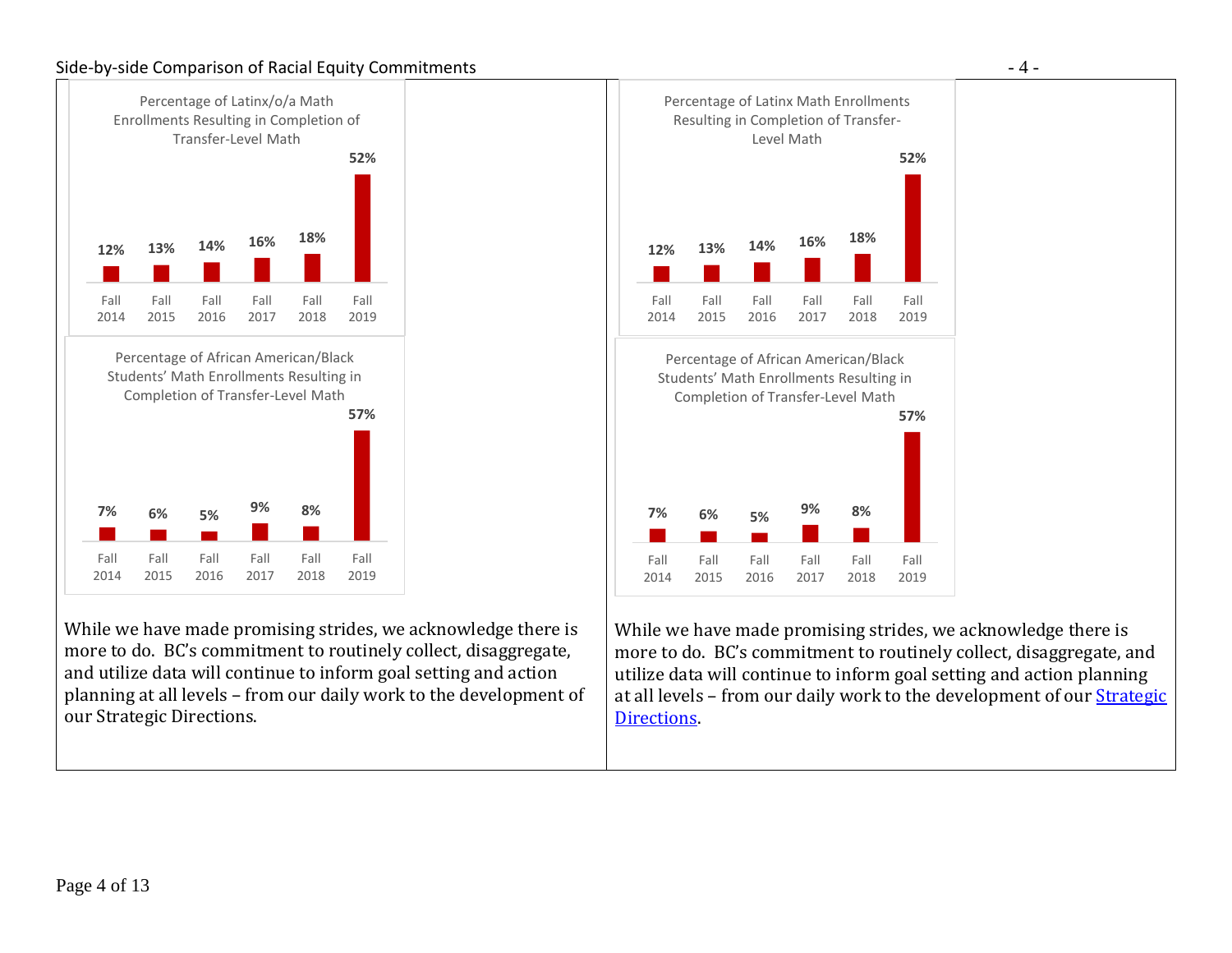## << blank>>

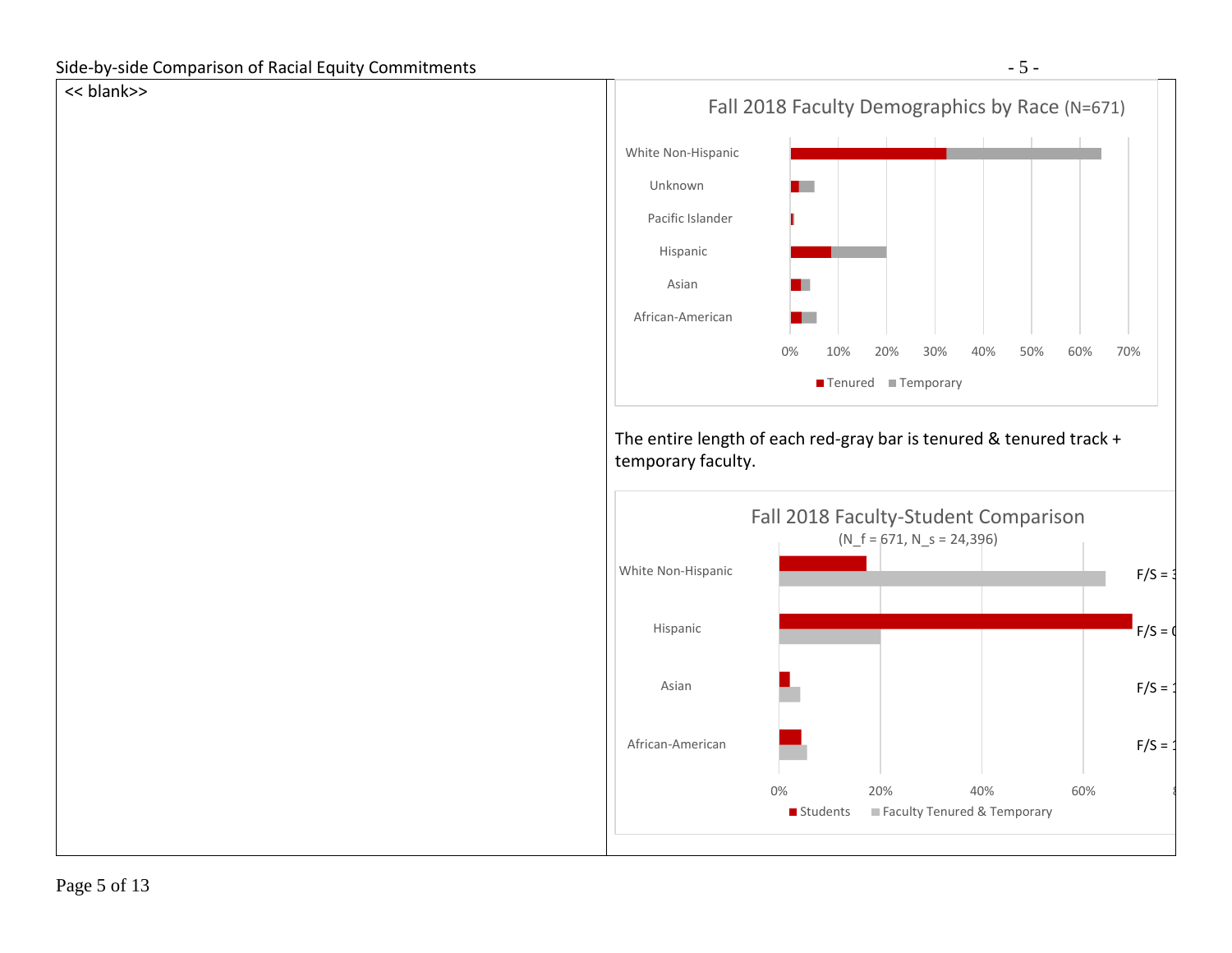|                                                                       | The Faculty % / Student % is indicated by the F/S number at far<br>right.                                                                                                                                                                                                                                                                                                                                                                                                                                                                                                                                                                                                                                                                                                                                                                                                                                                                                                                                                                                                                                                                                                                                                                                                                                                                                                                                            |
|-----------------------------------------------------------------------|----------------------------------------------------------------------------------------------------------------------------------------------------------------------------------------------------------------------------------------------------------------------------------------------------------------------------------------------------------------------------------------------------------------------------------------------------------------------------------------------------------------------------------------------------------------------------------------------------------------------------------------------------------------------------------------------------------------------------------------------------------------------------------------------------------------------------------------------------------------------------------------------------------------------------------------------------------------------------------------------------------------------------------------------------------------------------------------------------------------------------------------------------------------------------------------------------------------------------------------------------------------------------------------------------------------------------------------------------------------------------------------------------------------------|
| <b>ACCOUNTABILITY</b>                                                 | <b>ACCOUNTABILITY</b>                                                                                                                                                                                                                                                                                                                                                                                                                                                                                                                                                                                                                                                                                                                                                                                                                                                                                                                                                                                                                                                                                                                                                                                                                                                                                                                                                                                                |
| The EODAC commits to be Reactive, Active, and Proactive in addressing | The EODAC commits to be Responsive, Active, and Proactive in addressing                                                                                                                                                                                                                                                                                                                                                                                                                                                                                                                                                                                                                                                                                                                                                                                                                                                                                                                                                                                                                                                                                                                                                                                                                                                                                                                                              |
| racism in all aspects of college and student life by developing and   | racism in all aspects of college and student life by developing and                                                                                                                                                                                                                                                                                                                                                                                                                                                                                                                                                                                                                                                                                                                                                                                                                                                                                                                                                                                                                                                                                                                                                                                                                                                                                                                                                  |
| employing actionable equity strategies.                               | employing actionable equity strategies.                                                                                                                                                                                                                                                                                                                                                                                                                                                                                                                                                                                                                                                                                                                                                                                                                                                                                                                                                                                                                                                                                                                                                                                                                                                                                                                                                                              |
| EODAC will be responsible for the routine monitoring of all           | EODAC will be responsible for the routine monitoring of all                                                                                                                                                                                                                                                                                                                                                                                                                                                                                                                                                                                                                                                                                                                                                                                                                                                                                                                                                                                                                                                                                                                                                                                                                                                                                                                                                          |
| commitments defined in this document and will biannually renew        | commitments defined in this document and will biannually renew                                                                                                                                                                                                                                                                                                                                                                                                                                                                                                                                                                                                                                                                                                                                                                                                                                                                                                                                                                                                                                                                                                                                                                                                                                                                                                                                                       |
| the commitments to ensure they are meeting the needs of our           | the commitments to ensure they are meeting the needs of our                                                                                                                                                                                                                                                                                                                                                                                                                                                                                                                                                                                                                                                                                                                                                                                                                                                                                                                                                                                                                                                                                                                                                                                                                                                                                                                                                          |
| community.                                                            | community.                                                                                                                                                                                                                                                                                                                                                                                                                                                                                                                                                                                                                                                                                                                                                                                                                                                                                                                                                                                                                                                                                                                                                                                                                                                                                                                                                                                                           |
| << blank>>                                                            | <b>Preamble: Connecting-the-Dots</b><br>Bakersfield College provides a rigorous and supportive learning<br>environment that promotes equity for its students who come from<br>diverse economic, cultural, and educational backgrounds. Bakersfield<br>College has created this rigorous and supportive learning<br>environment by becoming a Guided Pathways college in which equity<br>is built into how we intentionally design the college experience so<br>that each student receives what they need to be successful. Because<br>Bakersfield College supports the Vision for Success goal of reducing<br>the equity gaps of all student success measures among traditionally<br>underrepresented student groups (our African American/Black and<br>Latinx students) by 40% in five years and totally closing the gaps in<br>ten years, we have committed ourselves to create the rigorous and<br>supportive learning environment in which all of our students can<br>succeed. While we recognize the societal need for an increased focus<br>on racial equity work in the following commitments, we also<br>understand that <b>Bakersfield College's equity work</b> includes gender,<br>persons with disabilities, foster youth, yeterans, and low-income<br>students. Our increased focus on racial equity work is in response to<br>the state Chancellor's D.E.I. task force's finding and call to action to |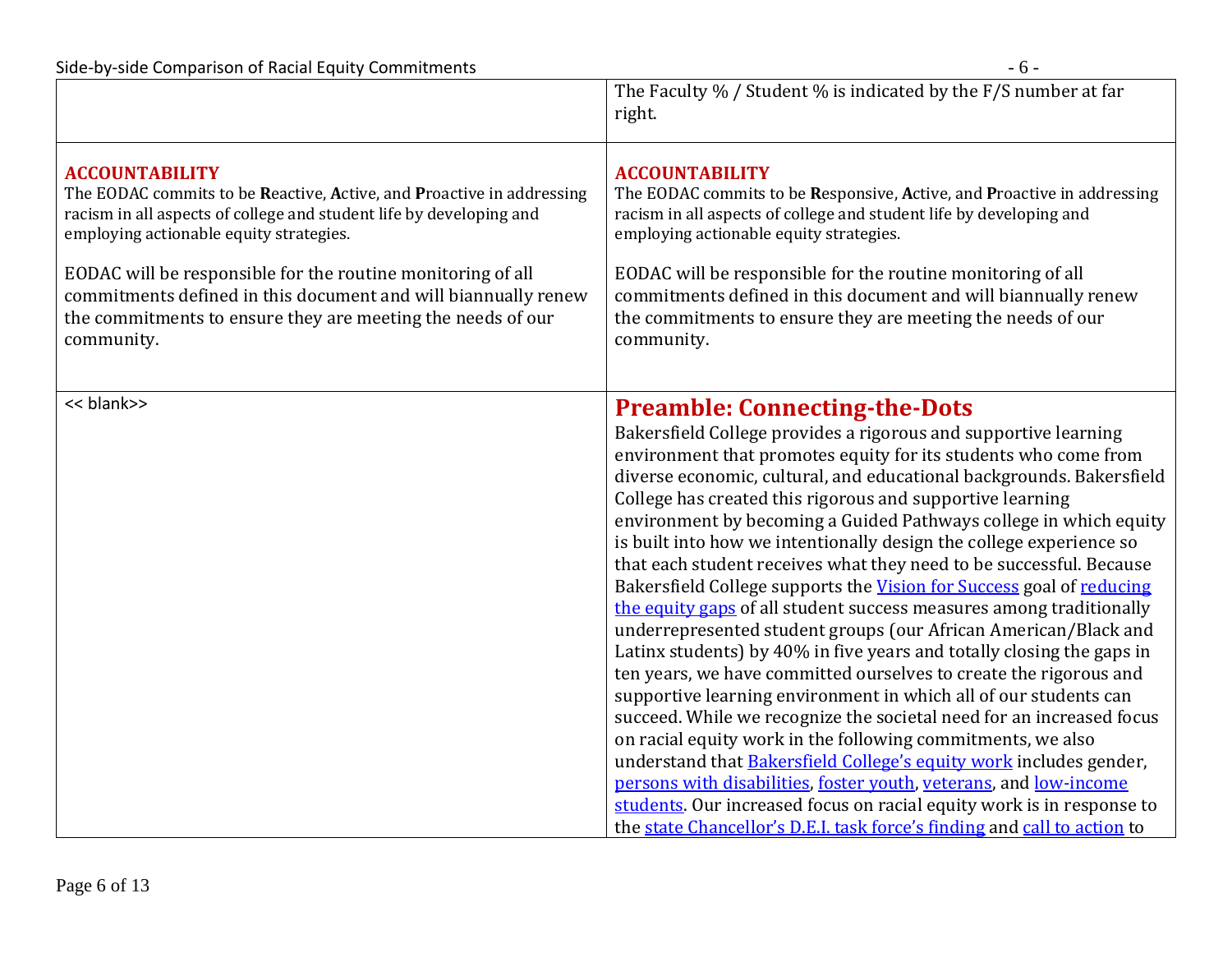|                                                                             | finally fulfill commitments of decades past to our African                                                                   |
|-----------------------------------------------------------------------------|------------------------------------------------------------------------------------------------------------------------------|
|                                                                             | American/Black and Latinx students for a more fair and just society.                                                         |
|                                                                             |                                                                                                                              |
|                                                                             | Here, racial equity <sup>1</sup> is focused on identifying various racial and ethnic                                         |
|                                                                             | groups who have experienced systemic racism, discrimination, and                                                             |
|                                                                             | social marginalization, as well as disproportionate impact in student                                                        |
|                                                                             | success metrics because of the categorization of humans largely                                                              |
|                                                                             | based on observable physical feature such as skin color and ancestry.                                                        |
|                                                                             | While we focus on race and ethnicity in this document, we                                                                    |
|                                                                             | acknowledge our students are not solely defined by race or ethnicity,                                                        |
|                                                                             | so our equity mindset addresses whatever barriers to educational                                                             |
|                                                                             | success a student might face.                                                                                                |
| <b>COMMITMENT #1</b>                                                        | <b>COMMITMENT #1</b>                                                                                                         |
| A RACIAL EQUITY STUDENT SUCCESS AGENDA                                      | A RACIAL EQUITY STUDENT SUCCESS AGENDA                                                                                       |
| Bakersfield College's 2019-22 Equity Plan is robust and defines             | <b>Bakersfield College's 2019-22 Equity Plan is robust and defines</b>                                                       |
| specific outcomes for a number of populations. Through these                | specific outcomes for a number of populations. As a Guided Pathways                                                          |
| commitments, BC commits to sharpening this focus on                         | college, BC re-commits to sharpening this focus on <i>dismantling</i>                                                        |
| dismantling institutional barriers in access, momentum, and                 | institutional barriers in access, momentum, and completion. BC                                                               |
| completion. BC administrators, faculty, and staff will <i>intensify our</i> | administrators, faculty, and staff will <i>intensify our resolve</i> to achieve                                              |
| resolve to achieve racial equity in outcomes for our students of            | racial equity in outcomes for our African American/Black and Latinx                                                          |
| color. A Racial Equity Student Success Agenda means:                        | students.                                                                                                                    |
| Advance completion rates among African American/Black and                   | A Racial Equity Student Success Agenda includes but is not                                                                   |
| Latinx/o/a students by bolstering programs to improve readiness             |                                                                                                                              |
|                                                                             | limited to:                                                                                                                  |
| and strengthening academic and personal supports                            | Advancing completion rates among African American/Black students                                                             |
| Address and remove financial barriers and resolve the digital divide        | by bolstering programs in our <b>African American Initiatives</b> to improve                                                 |
|                                                                             | readiness and strengthening academic and personal supports.                                                                  |
|                                                                             | Advancing completion rates among Latinx <sup>2</sup> students by bolstering                                                  |
|                                                                             | programs in our programs for undocumented students to improve<br>readiness and strengthening academic and personal supports. |

 $\overline{a}$ 

<sup>&</sup>lt;sup>1</sup> We recommend the glossary of core concepts of racial equity and the concepts and activities for racial equity work a[t https://www.cue-tools.usc.edu/phase-one-laying-the](https://www.cue-tools.usc.edu/phase-one-laying-the-groundwork)*[groundwork](https://www.cue-tools.usc.edu/phase-one-laying-the-groundwork)*

<sup>&</sup>lt;sup>2</sup> The term Latinx, as referenced in this document, refers to the larger Latina/o population in the United States without specific reference to gender and has a particular *institutional emphasis on our Hispanic students from ethnic Mexican background, but is also inclusive of Central Americans, Caribbean descendants, and other Latin American countries with a history of migration and settlement in the United States.*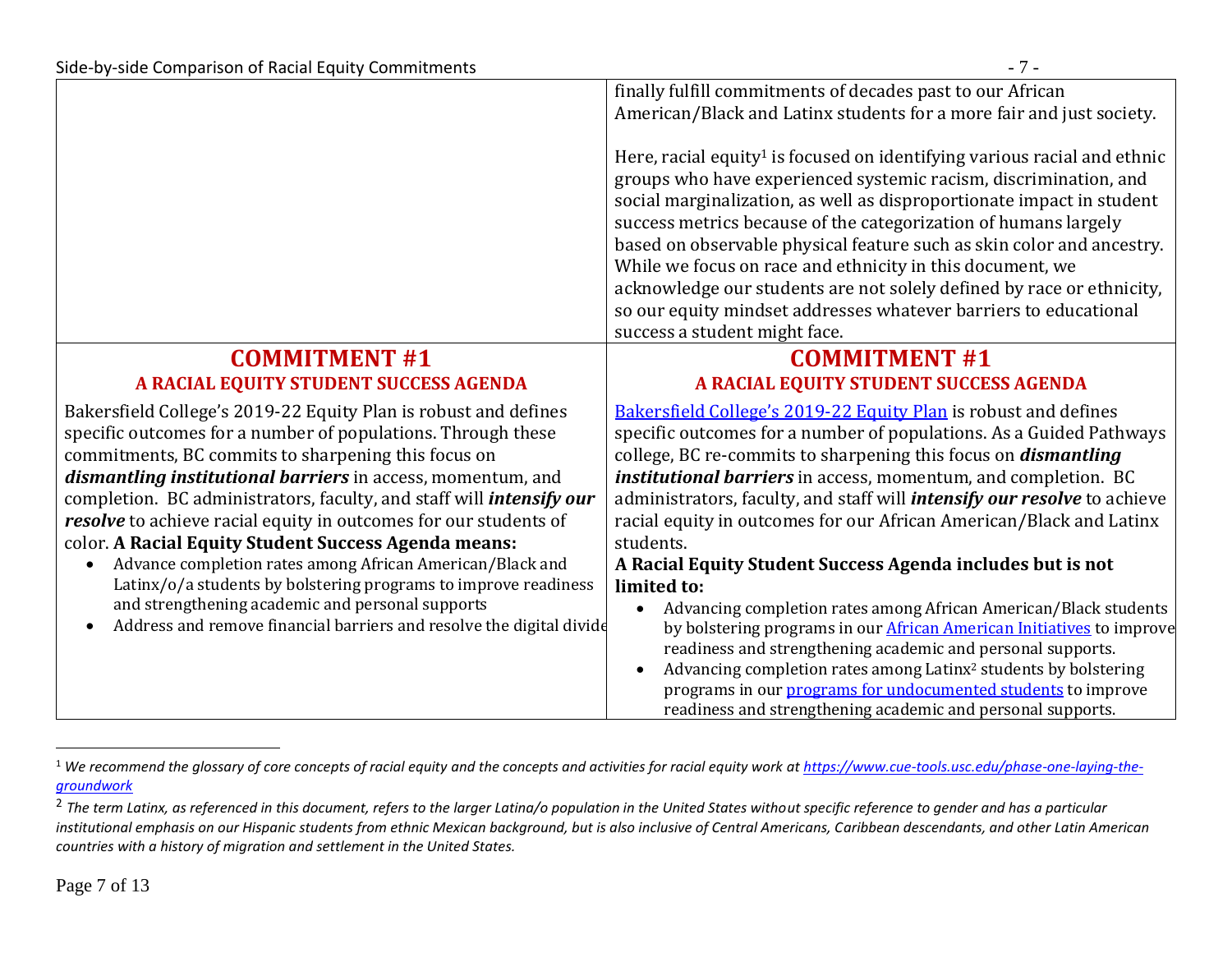|                                                                                                                                                                                                                                                                                                                                                                                                                                                                                                                                                                                                                                                                                                                                         | Addressing and removing financial barriers and resolving the digital<br>divide through programs such as Kern Promise: Finish in 4, and the<br>Chromebook/Electronic Equipment Advance Application.<br>Disaggregating all data by demographics and calculating the<br>Proportionality Index and the 80-Percent Index for student success<br>metrics that include transfer, degree/certification awards, 15-unit<br>and 30-unit milestones, transfer-level Math and English completion<br>within the first year. Research is done to identify the barriers that<br>are producing any disproportionate impact for particular student<br>groups and then allocating resources to remove barriers of our own<br>making or mitigating external barriers.<br>Regularly reporting of accountability measures to the California<br>Community College Chancellor's Office of our <b>Student Equity Plan</b><br>and incentive extra funding to colleges for students who achieve the<br>student success metrics and are on the California Promise, Pell<br>Grant, or have AB 540 status as given by the <b>Student Centered</b><br><b>Funding Formula</b><br>Implementing effective academic support for African<br>American/Black and Latinx students who were systemically denied<br>access to transfer-level English and Math courses in the past. |
|-----------------------------------------------------------------------------------------------------------------------------------------------------------------------------------------------------------------------------------------------------------------------------------------------------------------------------------------------------------------------------------------------------------------------------------------------------------------------------------------------------------------------------------------------------------------------------------------------------------------------------------------------------------------------------------------------------------------------------------------|--------------------------------------------------------------------------------------------------------------------------------------------------------------------------------------------------------------------------------------------------------------------------------------------------------------------------------------------------------------------------------------------------------------------------------------------------------------------------------------------------------------------------------------------------------------------------------------------------------------------------------------------------------------------------------------------------------------------------------------------------------------------------------------------------------------------------------------------------------------------------------------------------------------------------------------------------------------------------------------------------------------------------------------------------------------------------------------------------------------------------------------------------------------------------------------------------------------------------------------------------------------------------------------------------------------------------------------------|
| <b>COMMITMENT #2</b><br><b>COLLECTIVE CONSCIOUSNESS RAISING</b>                                                                                                                                                                                                                                                                                                                                                                                                                                                                                                                                                                                                                                                                         | <b>COMMITMENT #2</b><br><b>COLLEGE- AND COMMUNITY-WIDE CONSCIOUSNESS RAISING</b>                                                                                                                                                                                                                                                                                                                                                                                                                                                                                                                                                                                                                                                                                                                                                                                                                                                                                                                                                                                                                                                                                                                                                                                                                                                           |
| Bakersfield College commits to addressing systemic issues of<br>environmental microaggressions, implicit bias, and racism through<br>collective consciousness raising. We commit to <i>strengthening our</i><br><i>campus culture</i> so that faculty, staff, students, and our partners<br>are aware of and equipped to <b>disrupt policies and practices</b> that<br>disproportionately affect students of color. Collective<br>Consciousness Raising means: Offer equity-minded, culturally-<br>competent professional development through existing and new<br>structures at the college<br>Offer equity-minded, culturally-competent professional<br>$\bullet$<br>development through existing and new structures at the<br>college | From our core values of diversity, integrity, and community,<br>Bakersfield College re-commits to addressing systemic issues of<br>environmental microaggressions, implicit bias, racism, and<br>discrimination through college- and community-wide consciousness<br>raising—becoming aware of how our actions and language might be<br>interpreted differently by a student or colleague from a different<br>background or might unintentionally cause harm. A focused<br>engagement through campus learning opportunities, strategic<br>convenings, dialogues, and professional development will engender a<br>re-commitment to <i>strengthening our campus culture</i> so that<br>faculty, staff, students, and our partners are aware of and equipped<br>to disrupt and change policies and practices that                                                                                                                                                                                                                                                                                                                                                                                                                                                                                                                             |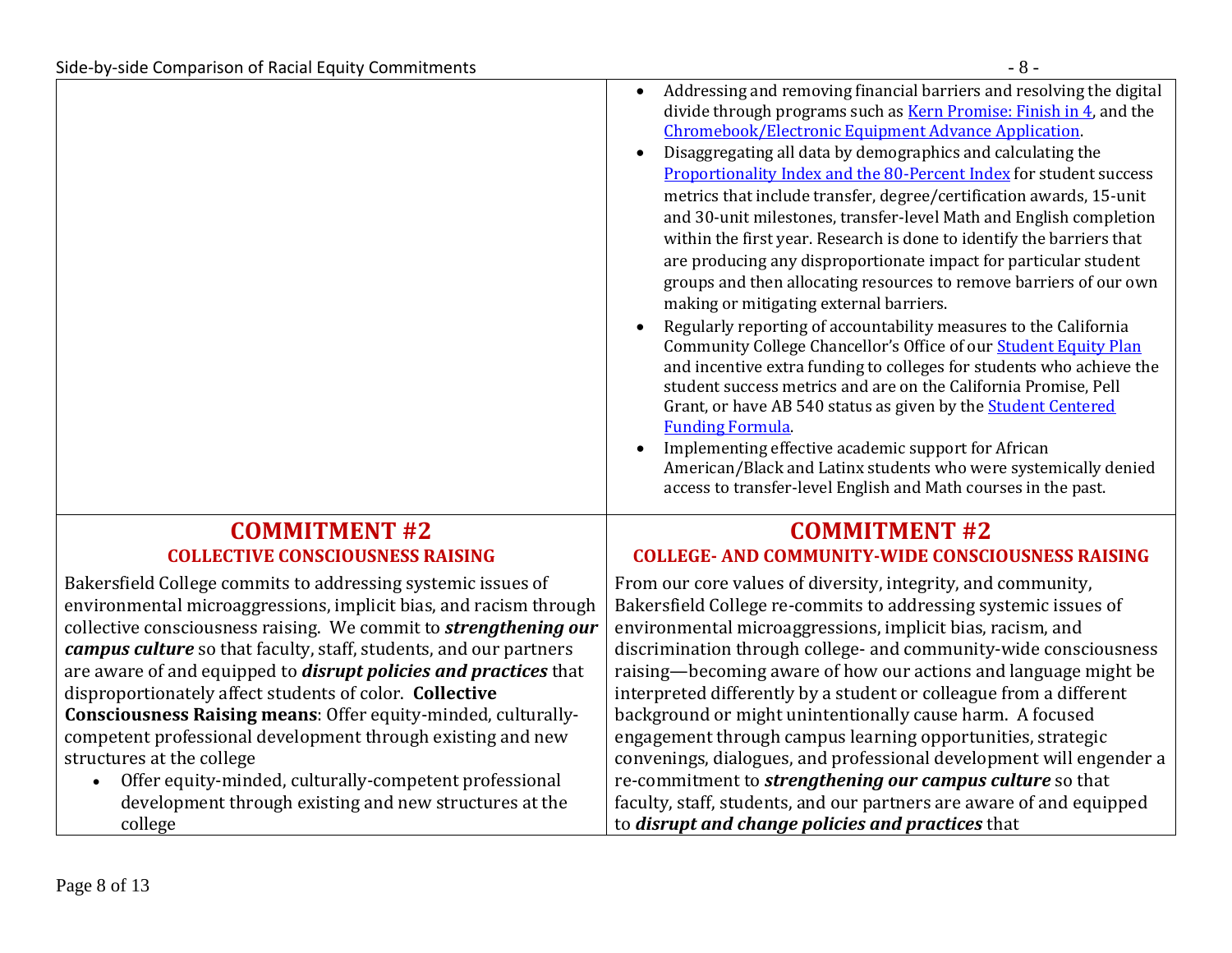|                                                                                                                                                                                                                                        | $-9-$                                                                                                                                                                                                                                                                                                                                                                                                                                                                                                                                                                                                                                                                                                                                                                                                                                                                                                                                                                                                                                                                                                                                                                                                                                                                               |
|----------------------------------------------------------------------------------------------------------------------------------------------------------------------------------------------------------------------------------------|-------------------------------------------------------------------------------------------------------------------------------------------------------------------------------------------------------------------------------------------------------------------------------------------------------------------------------------------------------------------------------------------------------------------------------------------------------------------------------------------------------------------------------------------------------------------------------------------------------------------------------------------------------------------------------------------------------------------------------------------------------------------------------------------------------------------------------------------------------------------------------------------------------------------------------------------------------------------------------------------------------------------------------------------------------------------------------------------------------------------------------------------------------------------------------------------------------------------------------------------------------------------------------------|
| Side-by-side Comparison of Racial Equity Commitments<br>Engage 60 faculty and staff in the University of Southern<br><b>California Racial Equity Institutes</b><br>Active participation in the district wide EEO advisory<br>committee | disproportionately affect our African American/Black and Latinx<br>students.<br><b>College- and Community-wide Consciousness Raising includes</b><br>but is not limited to:<br>Hosting equity-minded, culturally-competent professional<br>$\bullet$<br>development through existing and new structures at the<br>college such as the President's Virtual Seminars and Flex<br>workshops.<br>Engaging 60 faculty and staff in the University of Southern                                                                                                                                                                                                                                                                                                                                                                                                                                                                                                                                                                                                                                                                                                                                                                                                                            |
|                                                                                                                                                                                                                                        | California Racial Equity Institutes.<br>Curating resources on race, ethnicity, and cultural<br>$\bullet$<br>competence such as the <b>BC Library's LibGuides</b> on "Black<br>Lives Matter", "Race and Cultural Competence", and "Health<br>Inequalities".<br>Hosting opportunities for Bakersfield College administration,<br>faculty, staff, and students to engage in dialogue with the<br>community on the social structure and behaviors inside and<br>outside the college that can negatively impact particular<br>underrepresented groups in achieving their momentum and<br>completion milestones such as the President's<br>breakfasts/luncheons with African-American community<br>leaders and Latinx community leaders, webinars on our Rural<br>Initiatives that include community leaders, the HEAL<br>collaborative, #LightACandle: A Juneteenth Conversation, and<br>the Student Government Association's Distinguished Speakers<br>Series.<br>Assessing campus climate through the annual Bakersfield<br>$\bullet$<br>College Accreditation & Institutional Quality committee's<br>campus survey, the KCCD's Climate Survey, and nationally<br>recognized instruments such as the USC Racial Equity<br><b>Institute's "National Assessment of Collegiate Campus</b> |
|                                                                                                                                                                                                                                        | Climates" or other similar peer-reviewed instrument.<br>Broadening our racial equity work to all employee groups so that<br>no single population of faculty or staff carries the weight of our<br>racial equity work.                                                                                                                                                                                                                                                                                                                                                                                                                                                                                                                                                                                                                                                                                                                                                                                                                                                                                                                                                                                                                                                               |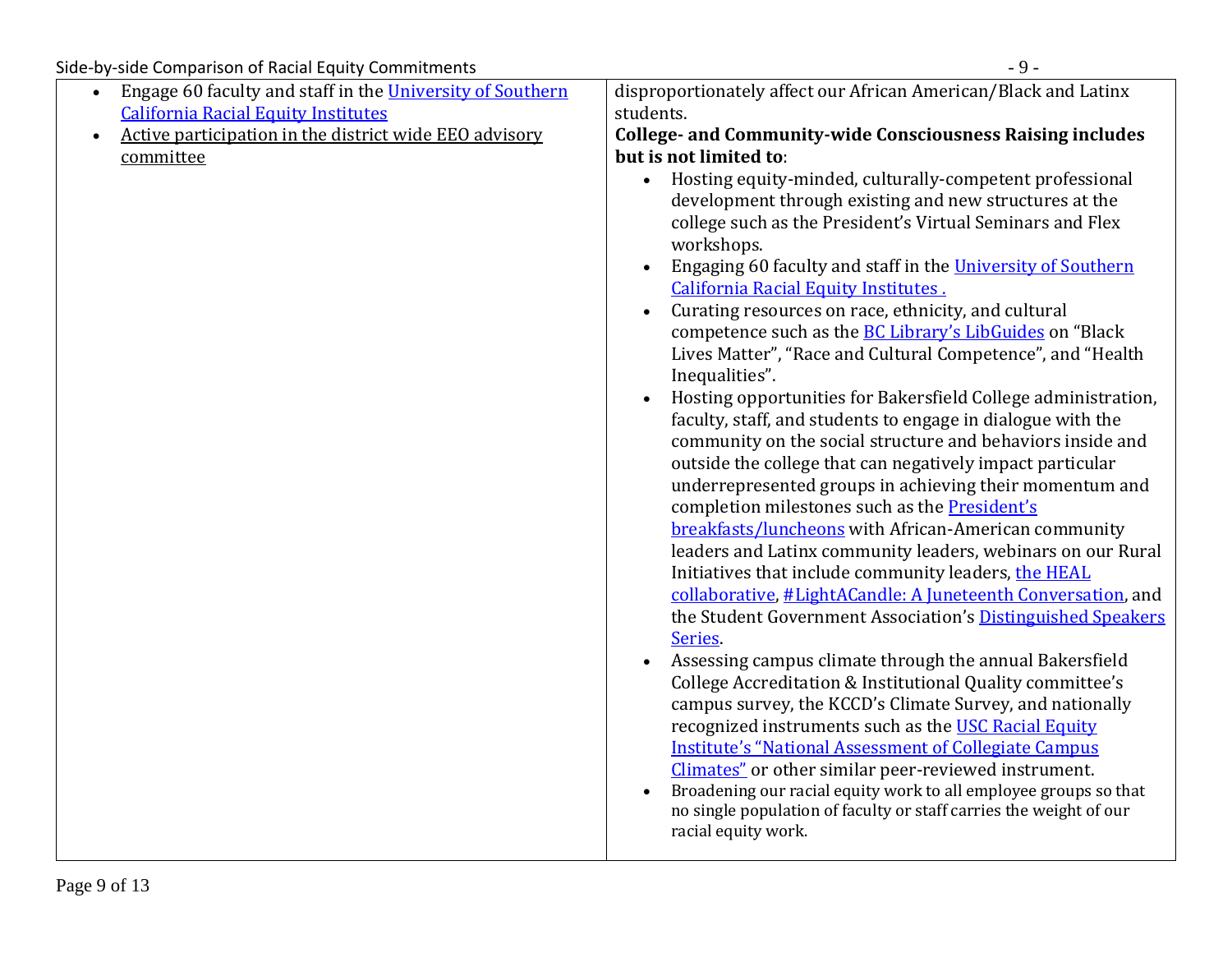## **COMMITMENT #3 FACULTY & STAFF DIVERSIFICATION**

Bakersfield College commits to *an inclusive learning environment* and understands the role of faculty and staff in contributing to an inclusive campus community. It is important our students of color see in our faculty ranks people who look like them and share their lived experiences. Therefore, we commit to *cultural competence in recruitment and hiring practices* to reach a more diverse pool of qualified applicants, and will establish a *Faculty Internship Program* to help prospective applicants be competitive in the recruitment process. **Faculty and Staff Diversification means:**

- Implement the [ASPIRE Faculty Diversification Internship](https://www.bakersfieldcollege.edu/employees/professional-development/faculty-diversification-fellowship)  [Program](https://www.bakersfieldcollege.edu/employees/professional-development/faculty-diversification-fellowship)
- Evaluate recruitment and hiring practices, including search

# **COMMITMENT #3 FACULTY & STAFF DIVERSIFICATION**

Bakersfield College re-commits to *an inclusive learning environment* and understands the role of faculty and staff in contributing to an inclusive campus community. To create a supportive learning environment it is important to ensure our African American/Black and Latinx students have more African American/Black and Latinx faculty and staff role models who share their lived experiences. Therefore, we commit to *cultural competence in recruitment and hiring practices* to reach a more diverse pool of qualified applicants and will establish a *Faculty Internship Program* to help prospective applicants be competitive in the recruitment process.

| <u>ниріснісні сис <del>пот пуш і асану</del> ріустэнісасіон нісегнэнір</u>                                                                                                                                                                                                  | in the reef dithelit process.                                                                                                                                                                                                                                                                                                                                                                                                                                                                                                                                                                                                                                                                                                                                                                                                                                                                                                                                                                                                                                                  |
|-----------------------------------------------------------------------------------------------------------------------------------------------------------------------------------------------------------------------------------------------------------------------------|--------------------------------------------------------------------------------------------------------------------------------------------------------------------------------------------------------------------------------------------------------------------------------------------------------------------------------------------------------------------------------------------------------------------------------------------------------------------------------------------------------------------------------------------------------------------------------------------------------------------------------------------------------------------------------------------------------------------------------------------------------------------------------------------------------------------------------------------------------------------------------------------------------------------------------------------------------------------------------------------------------------------------------------------------------------------------------|
| Program                                                                                                                                                                                                                                                                     | Faculty and Staff Diversification includes but is not limited to:                                                                                                                                                                                                                                                                                                                                                                                                                                                                                                                                                                                                                                                                                                                                                                                                                                                                                                                                                                                                              |
| Evaluate recruitment and hiring practices, including search<br>committee structures                                                                                                                                                                                         | <b>Implementing the ASPIRE Faculty Diversification Fellowship</b><br>$\bullet$<br><b>Program</b> that assists graduate students from underrepresented<br>minority groups to enhance their preparation in transiting into<br>applying for teaching positions in community colleges.<br>Developing an <b>Educator Mentorship Project</b> designed to assist<br>$\bullet$<br>participants in becoming more prepared in future educational<br>employment opportunities.<br>Actively participating in the districtwide EEO advisory committee.<br>$\bullet$<br>Evaluating recruitment practices, including search committee<br>$\bullet$<br>structures, to ensure a diverse and broadened advertising of<br>available positions.<br>Improving anti-discriminatory training for search committee<br>$\bullet$<br>members through the Human Resources Department.<br>Mentoring and encouraging African American/Black and Latinx<br>$\bullet$<br>faculty and staff to engage in our decision-making processes, so we<br>all share in the benefits of our lived wisdom and experience. |
| <b>COMMITMENT #4</b>                                                                                                                                                                                                                                                        | <b>COMMITMENT #4</b>                                                                                                                                                                                                                                                                                                                                                                                                                                                                                                                                                                                                                                                                                                                                                                                                                                                                                                                                                                                                                                                           |
| <b>RACE CONSCIOUS FIRST RESPONDER TRAINING</b>                                                                                                                                                                                                                              | <b>RACE CONSCIOUS FIRST RESPONDER TRAINING</b>                                                                                                                                                                                                                                                                                                                                                                                                                                                                                                                                                                                                                                                                                                                                                                                                                                                                                                                                                                                                                                 |
| Bakersfield College commits to engage faculty in a comprehensive<br>review of public safety courses and programs to identify and<br>address barriers to equitable student learning. Specifically, BC will<br>partner with the Bakersfield Police Department and Kern County | As a Guided Pathways college Bakersfield College commits to<br>engaging faculty in a comprehensive review of public safety courses<br>and programs to identify and address barriers to equitable student<br>learning. Specifically, BC will partner with the Bakersfield Police                                                                                                                                                                                                                                                                                                                                                                                                                                                                                                                                                                                                                                                                                                                                                                                                |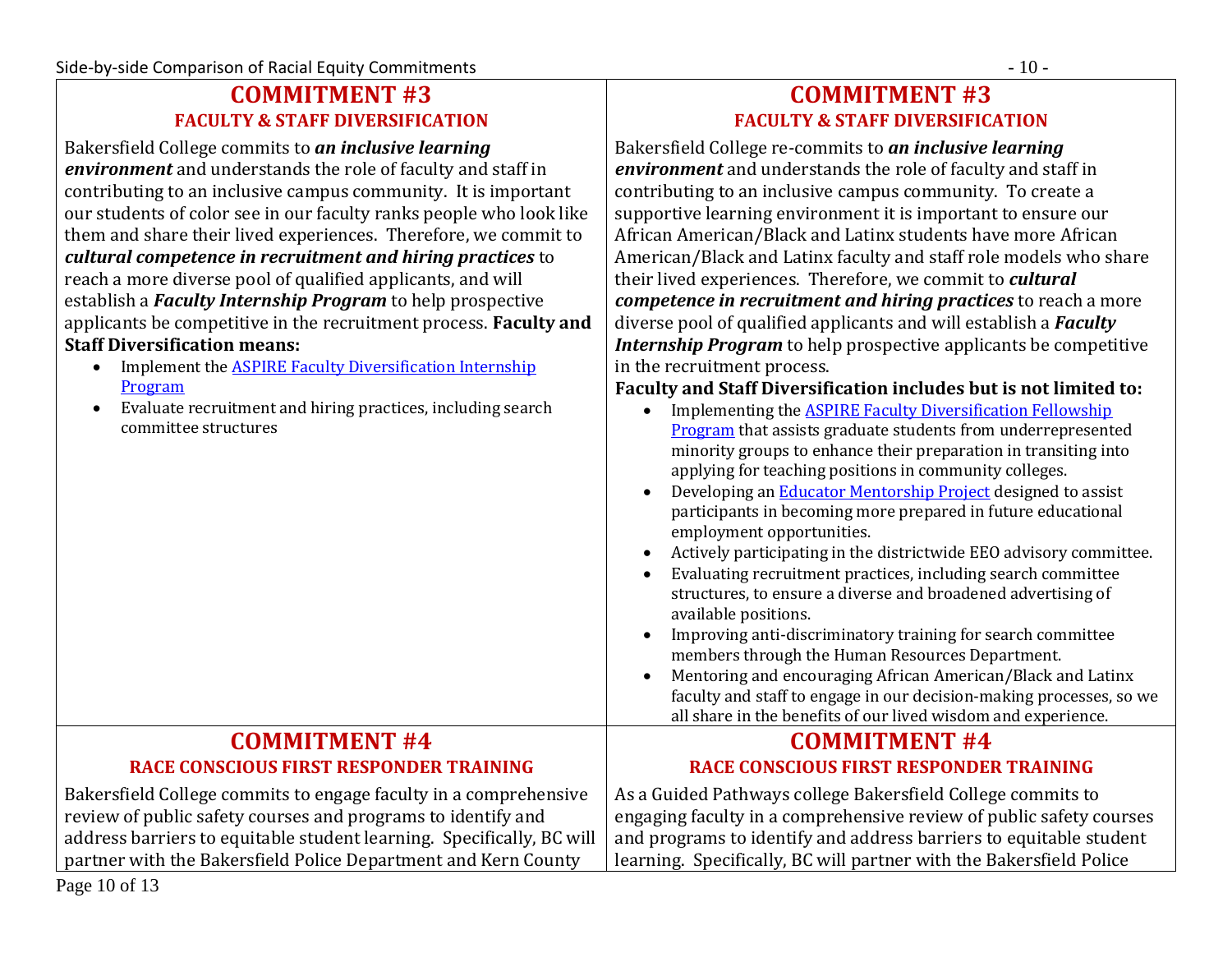| Side-by-side Comparison of Racial Equity Commitments                                                                                                                                                                                                                                                                                                                                                                                                        | $-11-$                                                                                                                                                                                                                                                                                                                                                                                                                                                                                                                                                                                                                                                                                                                                                                                                                                                                                                                                                                                                                       |
|-------------------------------------------------------------------------------------------------------------------------------------------------------------------------------------------------------------------------------------------------------------------------------------------------------------------------------------------------------------------------------------------------------------------------------------------------------------|------------------------------------------------------------------------------------------------------------------------------------------------------------------------------------------------------------------------------------------------------------------------------------------------------------------------------------------------------------------------------------------------------------------------------------------------------------------------------------------------------------------------------------------------------------------------------------------------------------------------------------------------------------------------------------------------------------------------------------------------------------------------------------------------------------------------------------------------------------------------------------------------------------------------------------------------------------------------------------------------------------------------------|
| District Attorney to strengthen our equity-minded, culturally-<br>informed police academy curriculum. Race-Conscious First<br><b>Responder Training means:</b><br>Augmentation of police academy training to include elements of<br>the Transformational Policing Model and increasing training to<br>24 hours<br>Partnership with the Bakersfield Police Department and Kern<br>County District Attorney to diversify students enrolling in the<br>program | Department and Kern County District Attorney to strengthen our<br>equity-minded, culturally-informed police academy curriculum. Race<br><b>Conscious First Responder Training includes but is not limited</b><br>to:<br>Augmenting our police academy training and professional<br>$\bullet$<br>development training to include elements of the Transformational<br>Policing Model (a 21 <sup>st</sup> -century strategy forming positive police-<br>community partnerships, where the training focuses on bridging<br>the racial divide with a philosophy of "Warrior to Guardian") and<br>increasing training to 24 hours.<br>Expanding applied learning and internship opportunities.<br>$\bullet$<br>Partnering with the Bakersfield Police Department, Kern County<br>District Attorney, and other Kern County law enforcement agencies<br>to recruit African American/Black and Latinx students into the<br>Public Safety Guided Pathway thereby increasing enrollment in all<br>of First Responder Training Programs. |
| << blank>>                                                                                                                                                                                                                                                                                                                                                                                                                                                  | <b>Policy and Strategic Plan References</b><br><b>Bakersfield College Strategic Directions</b><br>#2 Student Progression and Completion: A commitment to<br>eliminate barriers that cause students difficulties in completing their<br>educational goals.<br><b>KCCD Board Policy</b><br>BP 1110 Vision: The Kern Community College District will be<br>recognized as an exemplary educational leader, partnering with our<br>communities to develop potential and create opportunities.<br>Successful students will strengthen their communities and, along<br>with the faculty and staff, become life-long learners.<br>BP 1120 Values: The Board of Trustees and the employees of the<br>Kern Community College District<br>value:<br>Assisting students to achieve informed educational goals.<br>$\bullet$                                                                                                                                                                                                              |